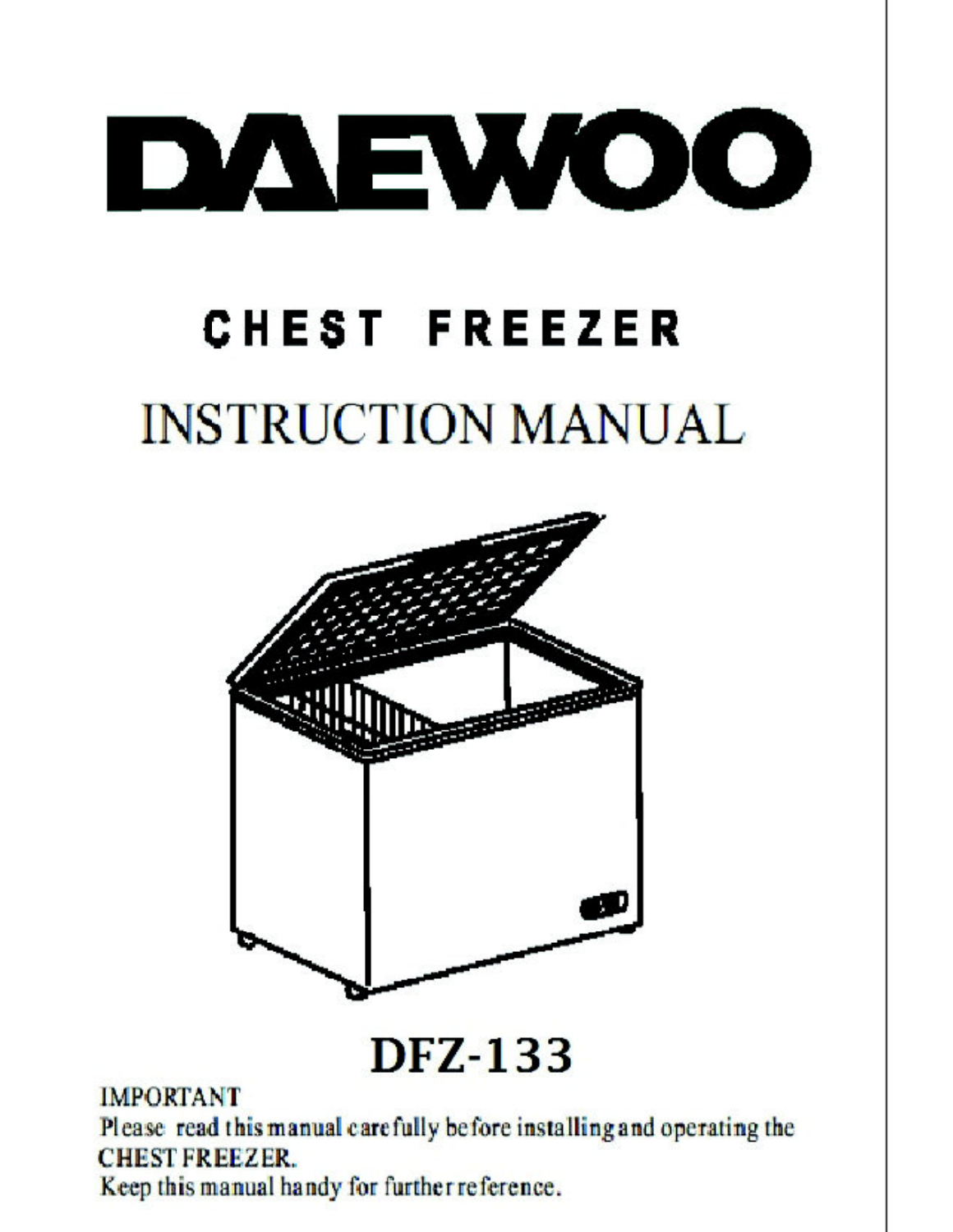## Content: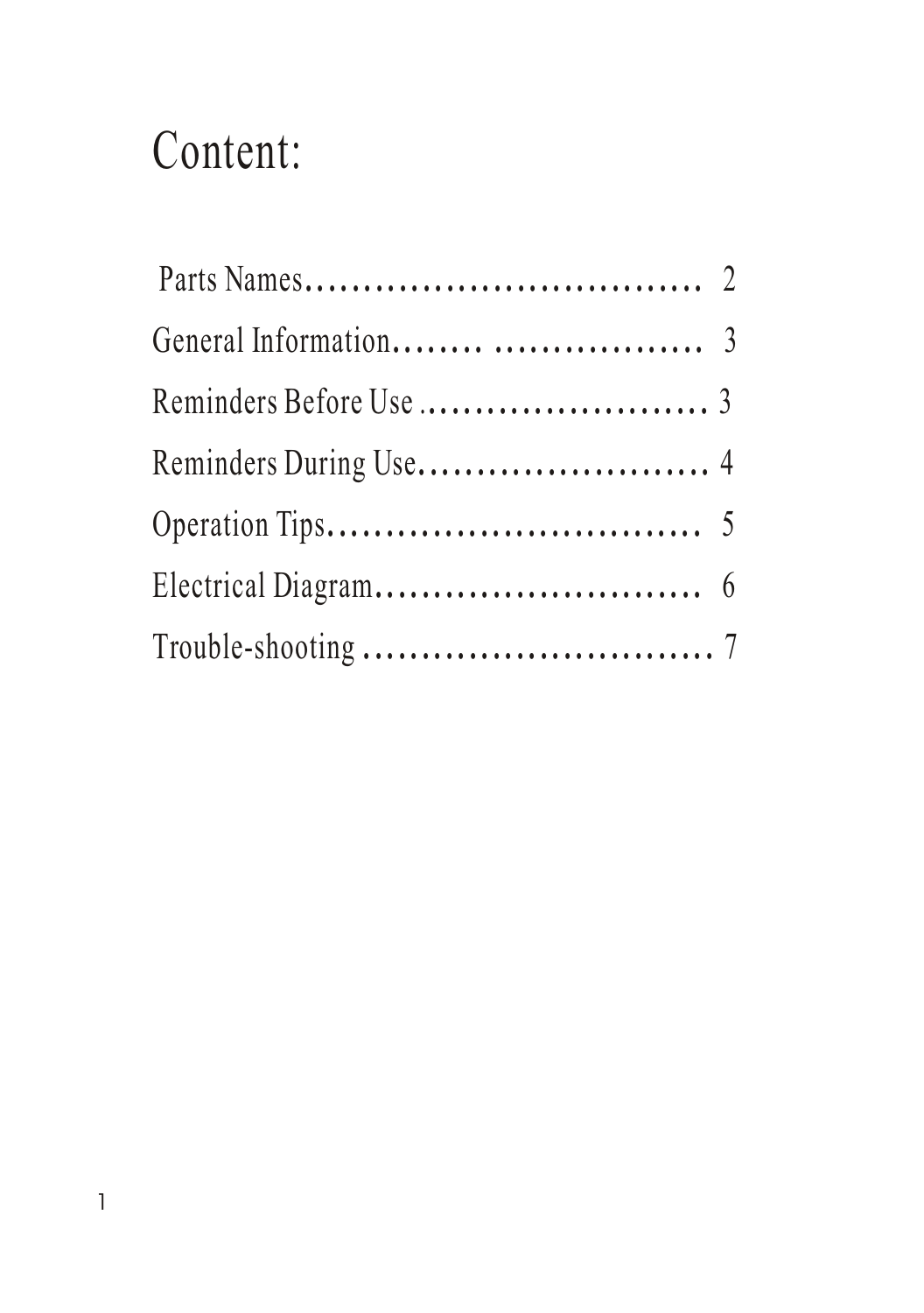### Parts Names



| 1.Door lock     | 5. Swirl castor      |
|-----------------|----------------------|
| 2. Foam door    | 6. Control panel     |
| 3. Fruit basket | 7. Brand plate       |
| 4. Foam body    | 8. Light (opitional) |
|                 |                      |

modifications.  $\&$  Your freezer may not conform with figures illustrated due to product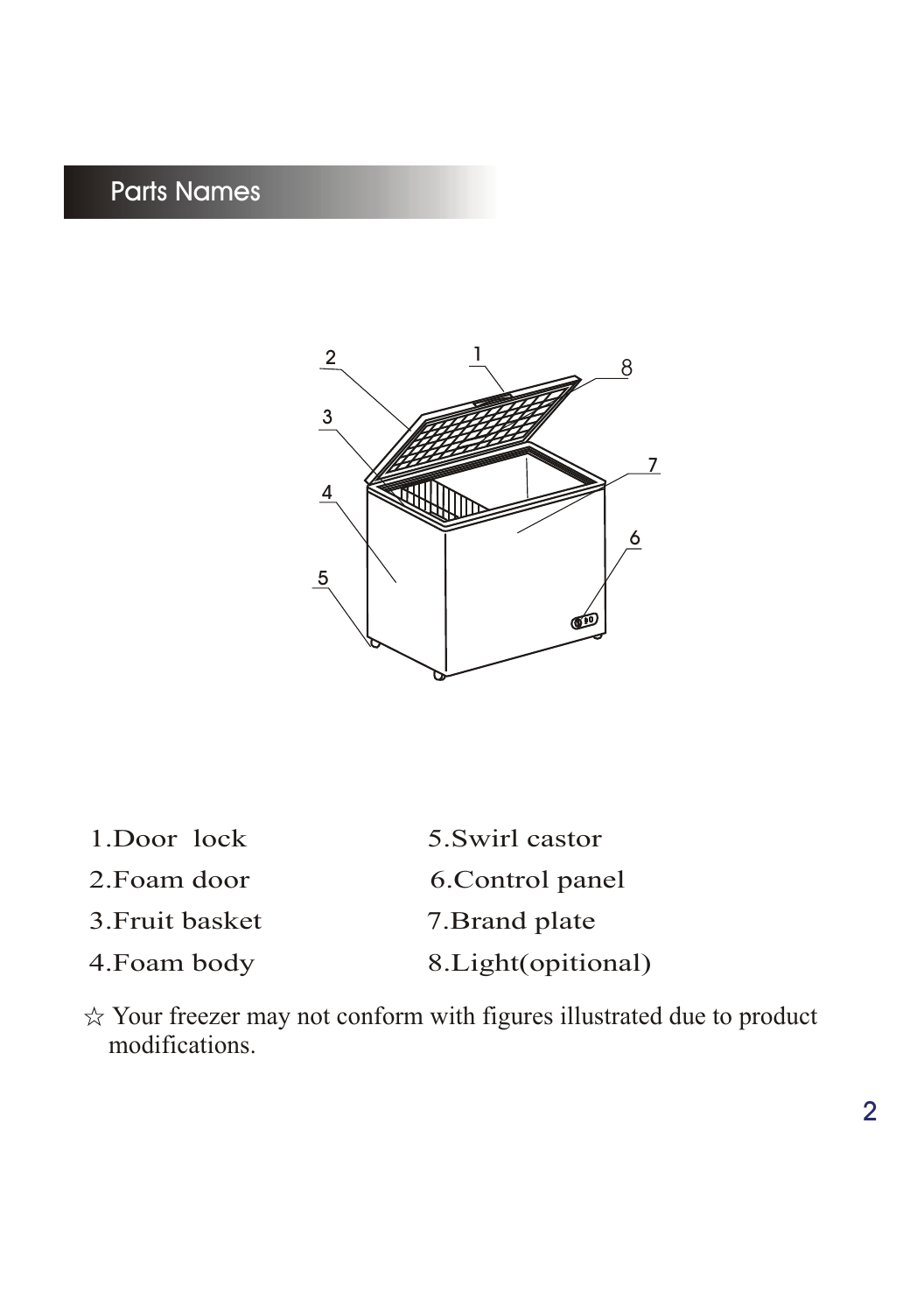#### General Information

- $\diamondsuit$  The refrigerating system for this freezer is mainly composed of a fully-closed refrigerating compressor, an interior evaporator closely compacted, properly processed with a good cooling result. It is convenient for use, quiet and saves on electricity.
- $\Diamond$  The hard polyaminoester foam (made from spot high-pressured foaming) is used for the thermal insulation which results in good performance and durability.
- $\Diamond$  The Interior door case is non-poisonous and odorless and formed by easy-to-clean ABS plastic. It is made of a specially treated embossed aluminium sheet, which results in a generally good; clean-looking,and durable unit.
- $\diamondsuit$  The cabinet and door are made of imported cold-rolled sheets which have been bonderized and electrostatic-painted, is consistent in thickness, corrosion-resistant, flexible and scratch-resistant.

#### Reminders Before Use



Keep upright as possible during handling, tilt  $\leq 45^\circ$ , never upside down or horizontally and do not roll unit over uneven surface.

 The freezer should be placed in ventilated area avoiding sunlight direct sunlight, heat source and rain. There should be no corrosive gases in surrounding air. Keep stable by adjusting the four castors when necessary.

> All packaging material should be removed. Do not use bottom foam as vibration-proof material.

30cm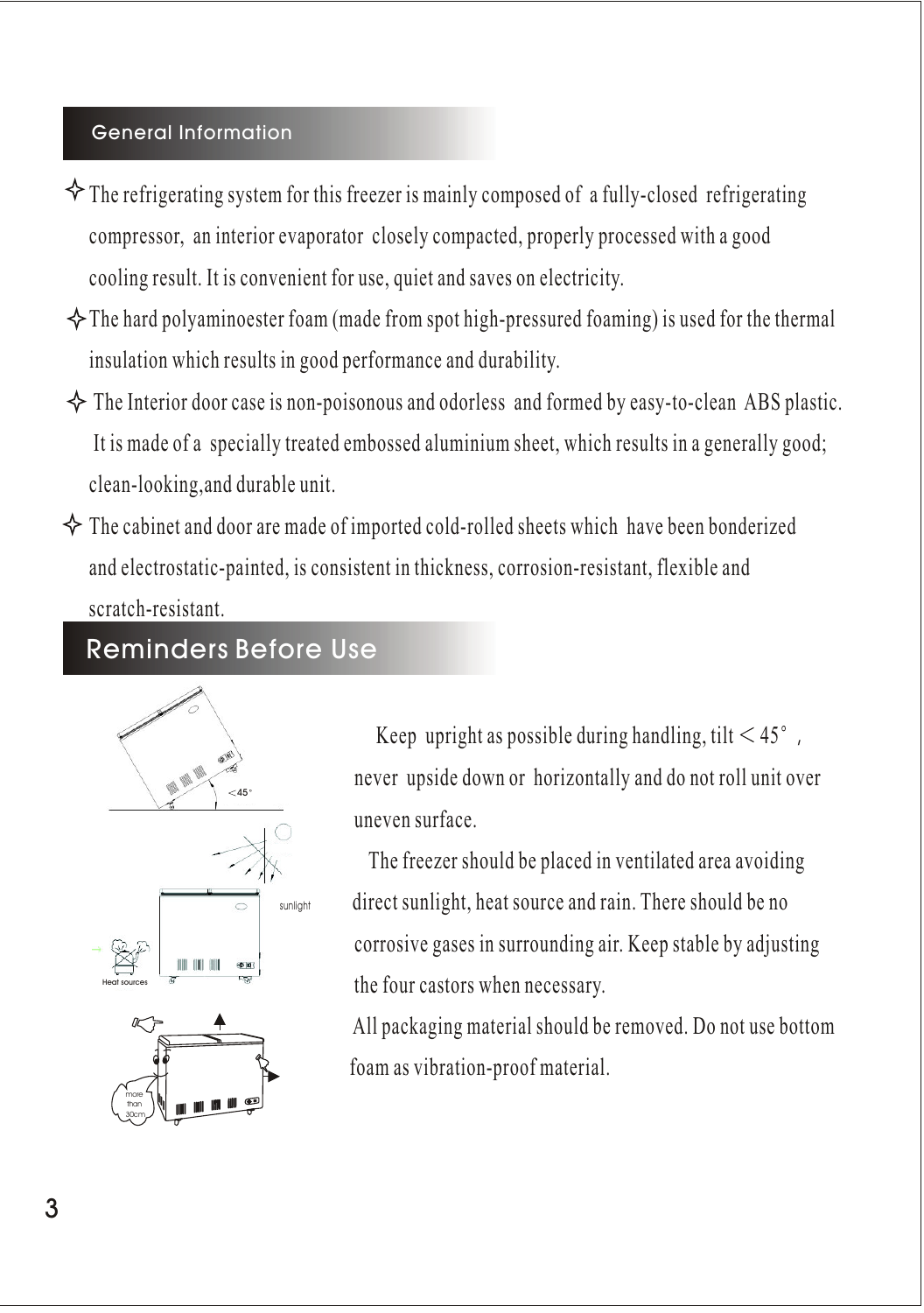#### Reminders During Use

 Do not put flammable or explosive articles and corrosive or volatile organic solvents into the freezer so as to prevent accidents and to protect freezer cabinet from corrosion.



put in flammable or explosive articles, and corrosive or volatile organic solvents.

 Temperature of articles to be put into the freezer should not be too high. Articles may be wrapped in a plastic-cling beg. Its weight  $\leq 2kg$  and arranged with a 15-10mm clearance among them in order to keep convection of the air inside the cabinet and maintain excellent freezing effect.

 Avoid putting beverage cans and containers in the freezer to prevent breakage.

 To reduce power consumption, avoid keeping door open for a long time.

 If the frost on the interior walls is more than 5mm, defrosting should be done.

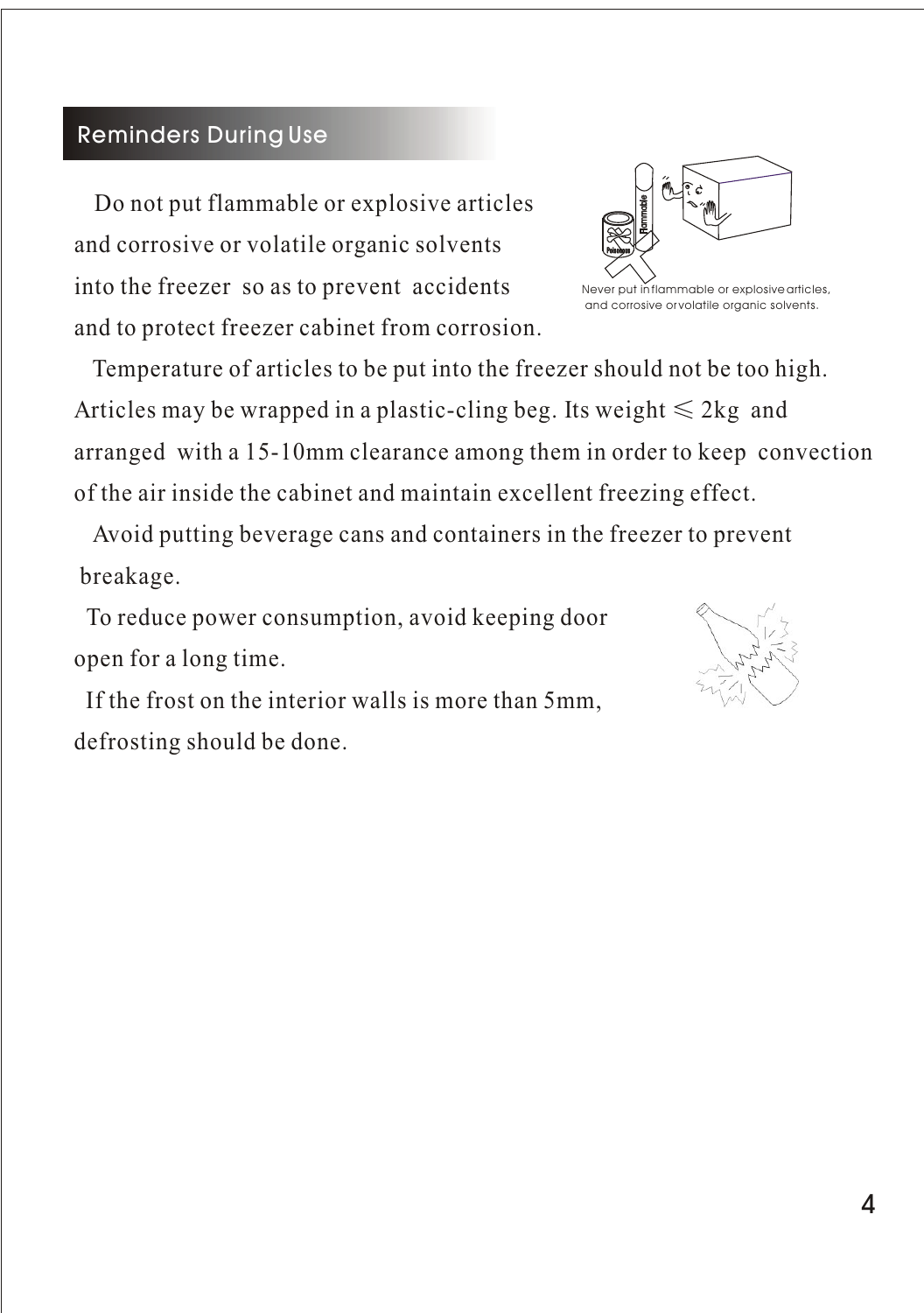Note: Never use metal utensils to scrape off frosting layers.

 In normal condition, power interruption should be avoided. Should power be interrupted accidentally, do not power on within five minutes to avoid damage to compressor.

 It is suggested that the freezer be cleaned periodically generally clean it every 30~45 days. Unplug before cleaning and use soft cloth with neutral soap water or mild detergent to scrub inside and outside of the cabinet. Dry it with a soft cloth. Never use water to rinse the freezer.

#### Operation Tips

 In DFZ-336, the knob of the thermostat should be selected to the freezing range of " $1" \sim "7"$ (usually set at " $5$ "). Position " $1$ " is in

"weak cold" condition and Position " $7"$  is in

" strong cold" condition. If fast freezing is needed,

the knob of the thermostat should be set to the position " $7"$ "

Turn it to its original position when the articles are frozen. Do not fast-freeze for more than 4~5 hours as it is not good for the refrigerating system.

 In refrigeration mode the knob of the thermostat is adjusted to the position of "refrigeration", When the knob of the thermostat is set to different position, the temperature in the freezer will be changed accordingly.

When it is set to the position of "weak", temperature in the freezer will be high; When it is set to the position of "strong", temperature in the freezer will be low.

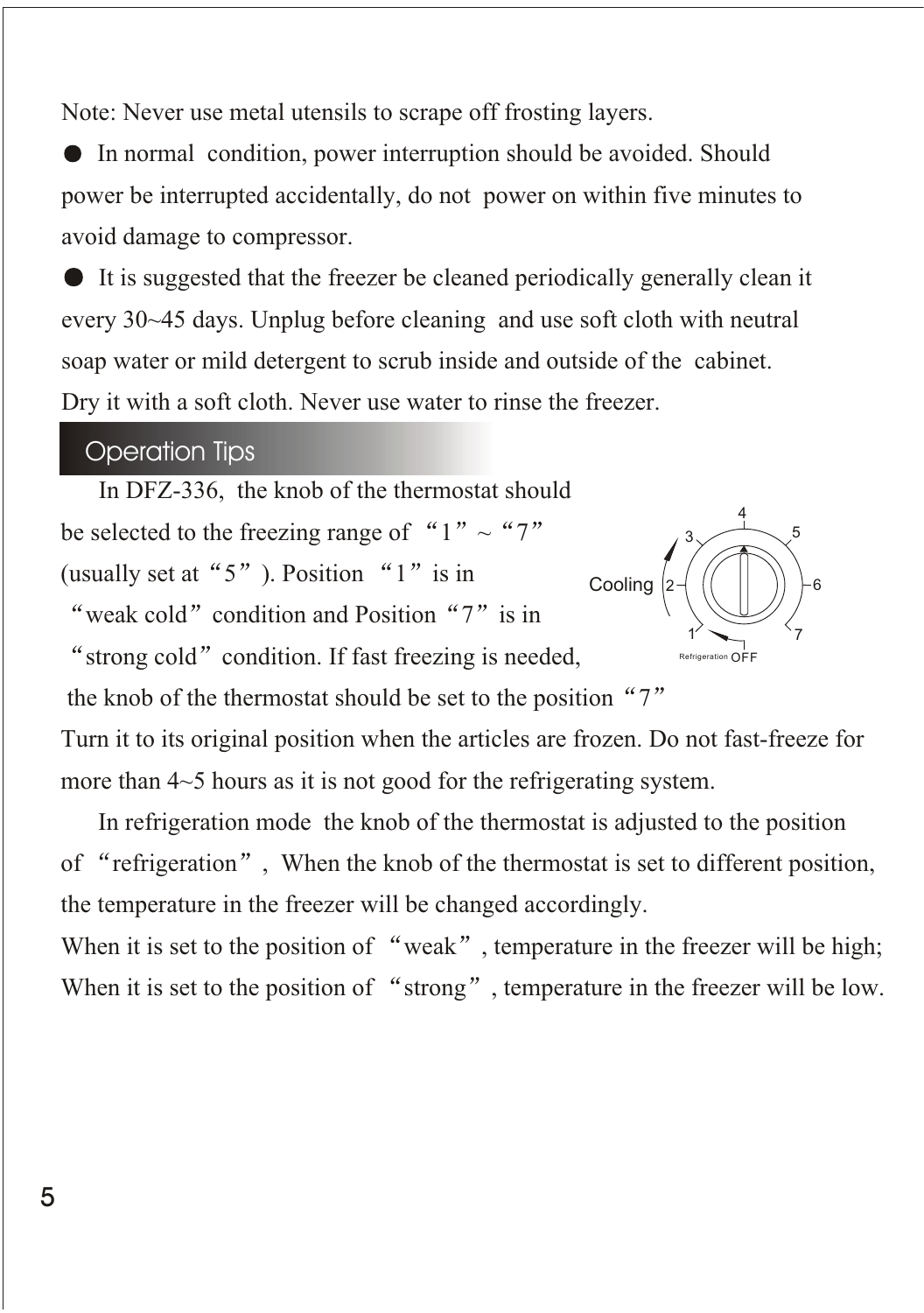NOTE: A green light and red light are installed on the temperature control panel. The red light is power indicator when power is connected to the freezer. The green light indicates compressor is running or otherwise This makes it convenient to determine if there is power or not or if the refrigerating system is working or not.

The following conditions are not considered problems to the unit:

- 1) The refrigerating system runs for a long time when the freezer is used for the first time or more articles are put into it.
- 2) Sound of running water. This is merely the sound of running refrigerants.  $\alpha$  and  $\alpha$  and  $\alpha$ 
	- 3) Condensation is normal when ambient humidity is high, drops of water appear on the exterior wall of the cabinet.

### Electrical Diagram